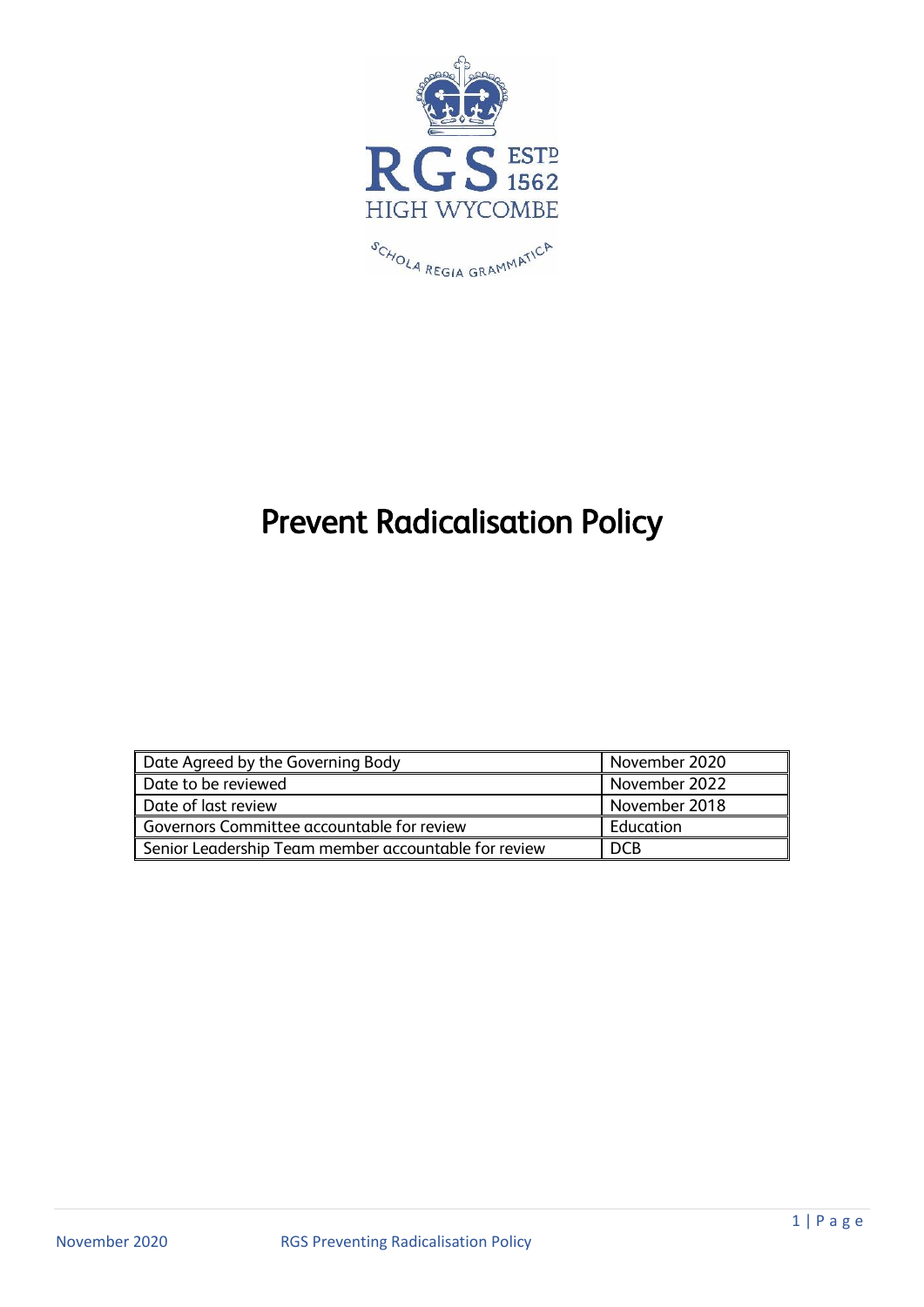

# Preventing Radicalisation Policy

# 1. Introduction

The Royal Grammar school is fully committed to safeguarding and promoting the welfare of all our students. We recognise that safeguarding against radicalisation and extremism is no different to safeguarding against any other vulnerability in today's society.

# 2. Background

Prevent statutory duties were placed on schools by the Counter Terrorism and Security Act (2015) to work to prevent children being drawn into extremism.

The duty to prevent children and young people being radicalised is also contained in the following documents:

- Keeping Children Safe in Education (2020)
- PREVENT Duty Guidance for England and Wales (2015)
- Revised PREVENT Duty Guidance: England and Wales (April 2019)
- CONTEST: The United Kingdom's Strategy for Countering Terrorism (2018)
- Working Together to Safeguard Children (2018)
- Improving the spiritual, moral, social and cultural (SMSC) development of pupils: supplementary information (DfE 2014)

This policy should be read alongside other related school policies:

- Child Protection and Safeguarding Policy
- Equality Policy
- Anti-Bullying Policy
- **•** Behaviour Policy
- E-Safety Policy
- Curriculum Policy
- Acceptable Use of ICT Systems
- Recruitment and Selection Procedures
- Staff Code of Conduct
- Lettings' Policy and Procedures

# 3. Definitions

Extremism is defined by the UK Government as vocal or active opposition to fundamental British values, including democracy, the rule of law, individual liberty and mutual respect and tolerance of different faiths and beliefs. It also includes calls for death of members of the British armed forces, whether in the United Kingdom or overseas. Radicalisation refers to the process by which a person comes to support terrorism and extremist ideologies associated with terrorist groups.

Terrorism is an action that endangers or causes serious violence to a person/ people; causes serious damage to property; or seriously interferes or disrupts an electronic system. The use of threat must be designed to influence the government or intimidate the public and is made for the purpose of advancing a political, religious or ideological cause.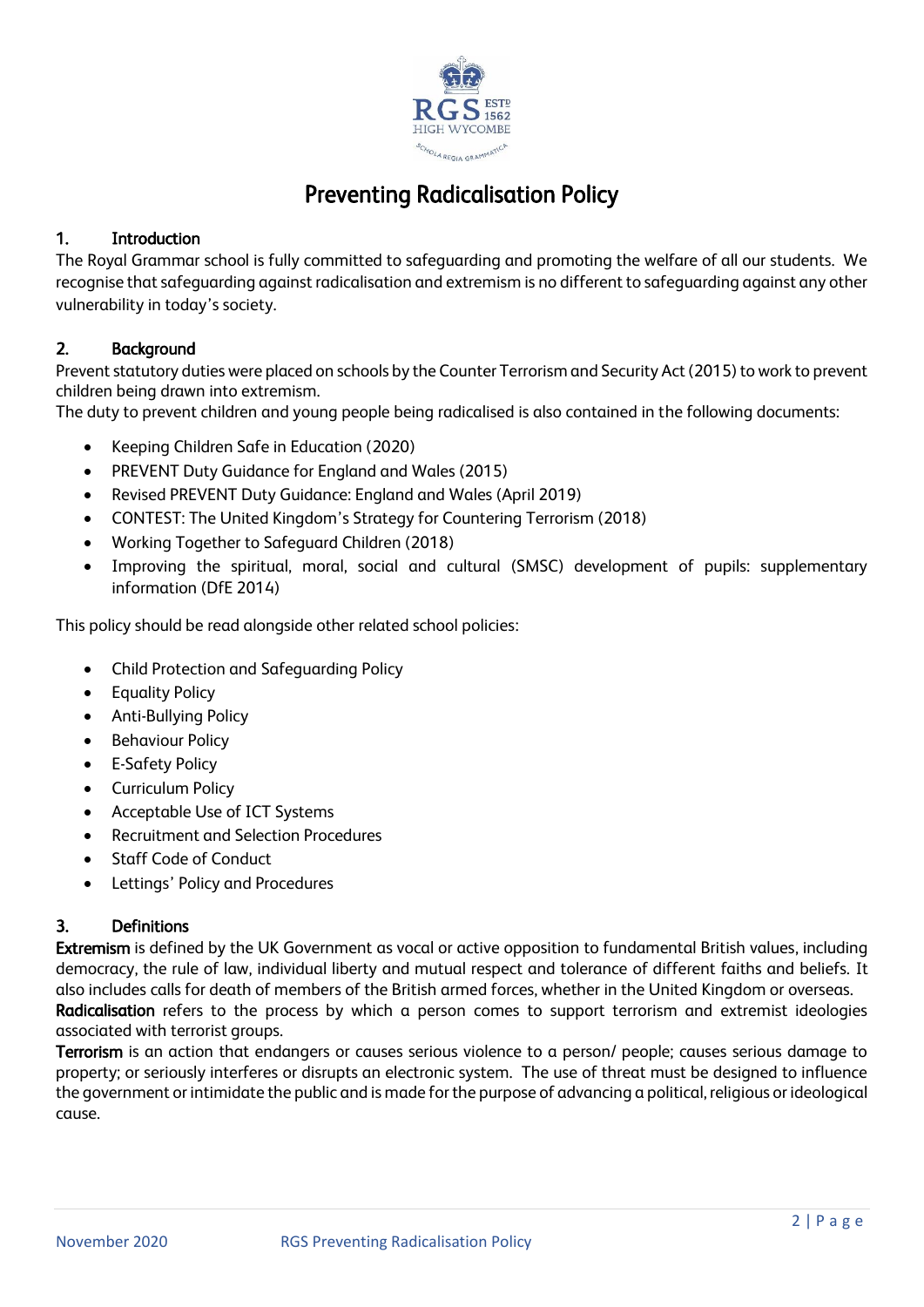# 4. Roles and Responsibilities

# 4.1 Role of the Governing Body

The role of the governing body is to ensure that the school meets its statutory duties with regard to preventing radicalisation. The nominated Child Protection governor will liaise with the Headmaster and other staff about issues to do with protecting children from radicalisation.

# 4.2 Role of the Headmaster

The Headmaster will:

- ensure that the school and its staff respond to preventing radicalisation on a day-to-day basis,
- ensure that the school's curriculum addresses the issues involved in radicalisation
- ensure that staff conduct is consistent with preventing radicalisation.

# 4.3 Role of Designated Safeguarding Leads

The Designated Safeguarding Leads will:

- ensure that staff understand the issues of radicalisation, are able to recognise the signs of vulnerability or radicalisation and know how to refer their concerns
- receive safeguarding concerns about children and young people who may be vulnerable to the risk of radicalisation or are showing signs of radicalisation
- make referrals to appropriate agencies with regard to concerns about radicalisation
- liaise with partners, including the local authority and the police
- report to the governing body on these matters.

# 4.4 Role of staff

All staff need to understand the issues of radicalisation, be able to recognise the signs of vulnerability or radicalisation and know how to refer their concerns.

#### 5. Curriculum

We are committed to providing a broad and balanced curriculum that aims to prepare students for life in modern Britain. Our curriculum promotes respect, tolerance and diversity. Students are encouraged to share their views and recognise that they are entitled to have their own different beliefs which should not be used to influence others.

British Values, extremist viewpoints and preventing radicalisation are part of our PSHCE curriculum. British Values and Spiritual, Moral, Social and Cultural provision is also embedded across the curriculum.

# Internet Safety

The internet provides students access to a wide-range of content, some of which is harmful. Extremists use the internet, including social media, to share their messages. The filtering systems used in our school blocks inappropriate content, including extremist content.

We also filter out social media, such as Facebook. Searches and web addresses are monitored and the ICT technicians will alert senior staff where there are concerns and prevent further access when new sites that are unblocked are found.

Where staff, students or visitors find unblocked extremist content they must report it to a senior member of staff.

Students have access to unfiltered internet when using their mobile phones. We have a Valuables Policy which stipulates that students are not to use a mobile phone at school between 8:40 – 15:40. On school trips and other times when students are allowed to use their mobile phones staff are alert to the need for vigilance.

Students are taught how to stay safe online, both in school and outside school. They are taught to understand the risks posed by adults or young people who use the internet and social media to groom, abuse or radicalise other people, especially children, young people and vulnerable adults.

Students and staff know how to report internet content that is inappropriate or of concern.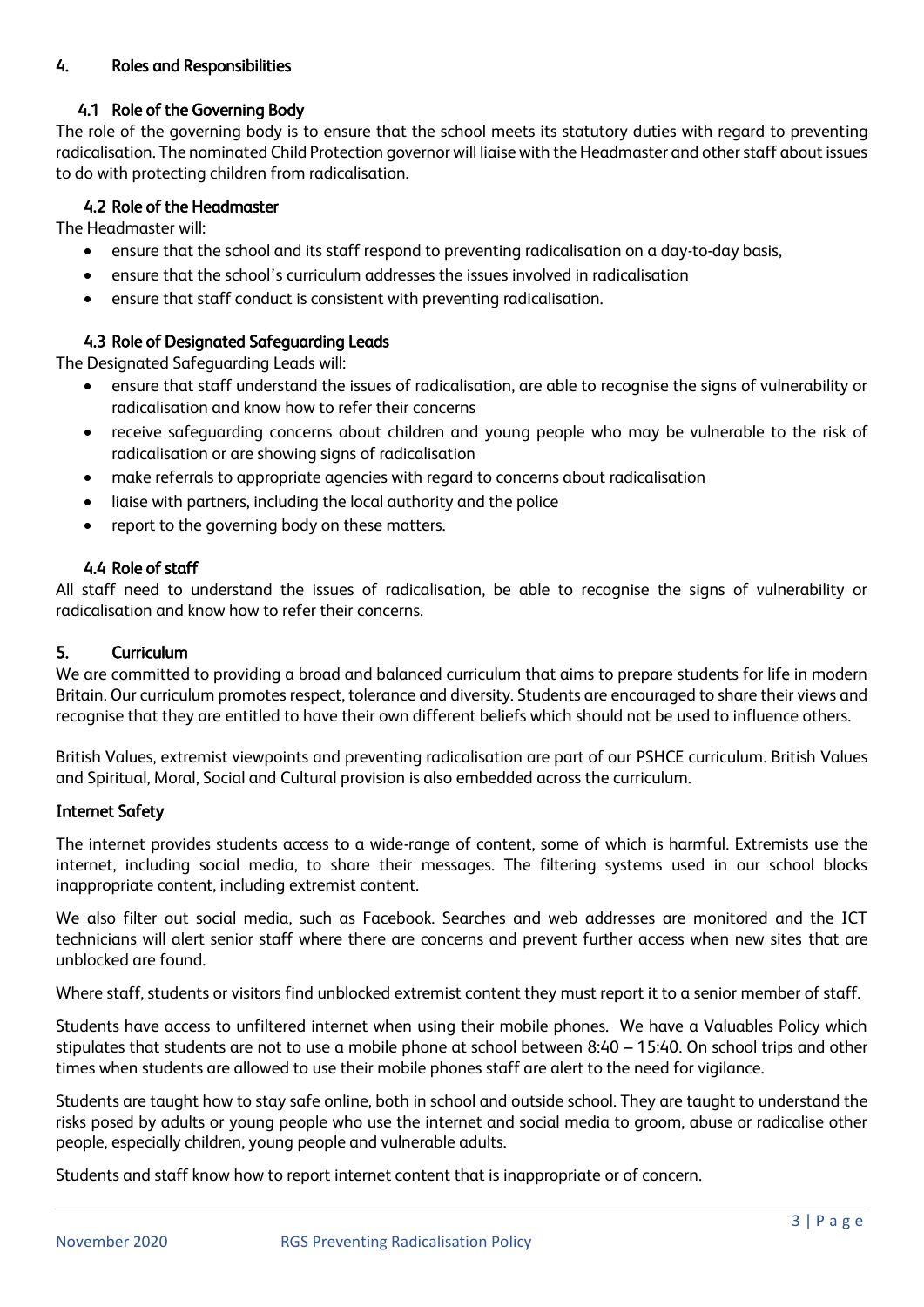# 6. Staff Training

Staff will be given training to help them understand the issues of radicalisation, are able to recognise the signs of vulnerability or radicalisation and know how to refer their concerns. This information also forms part of induction safeguarding training.

# 7. Safer Recruitment

We ensure that the staff we appoint to the school are suitable. Our recruitment procedures are rigorous, and we follow the statutory quidance published in part 3 of Keeping Children Safe in Education (2020). Vetting and barring checks are undertaken on staff, supply teachers, governors and volunteers.

# 8. Visitors

Visitors to the school are made aware of our safeguarding and child protection policies on arrival at the school and are given information about what to do if they are concerned about any aspect of child welfare.

Relevant vetting checks are undertaken for all visitors who are invited to speak to students. We undertake due diligence to ensure that visiting speakers are appropriate. Speakers will be supervised at all times. Staff must not invite speakers into school without first obtaining permission from the Senior Team.

# 9. Lettings and use of school premises

The school is vigilant to the possibility that out-of-hours hire of the school premises may be requested by people wishing to run an extremist event. The school does not accept bookings from individuals or organisations that are extremist in their views.

# 10. Signs of vulnerability and recognising early indicators of radicalisation

There are no known definitive indicators that a young person is vulnerable to radicalisation, but there are a number of signs that together increase the risk. Signs of vulnerability include:

# Indicators of an identity crisis:

- Distancing themselves from their cultural/religious heritage
- Uncomfortable with their place in society
- Changing style of dress or personal experience to accord with the group
- Conversation increasingly focussed on a particular (potentially extremist) ideology
- Possession of materials or symbols associated with an extremist cause
- Day-to-day behaviour becoming increasingly centred on an extremist ideology, group or cause
- Attempts to recruit others to the group/cause
- Communications with others that suggests identification with a group, cause or ideology

# Indicators of a personal crisis:

- Family tensions
- A sense of isolation
- Low self-esteem
- Disassociation from existing friendship groups
- Loss of interest in activities which they previously engaged with
- Searching for answers to questions about identity, faith and belonging

# Indicators of vulnerability through personal circumstances:

- Migration
- Local community tensions
- Events affecting their country or region of origin